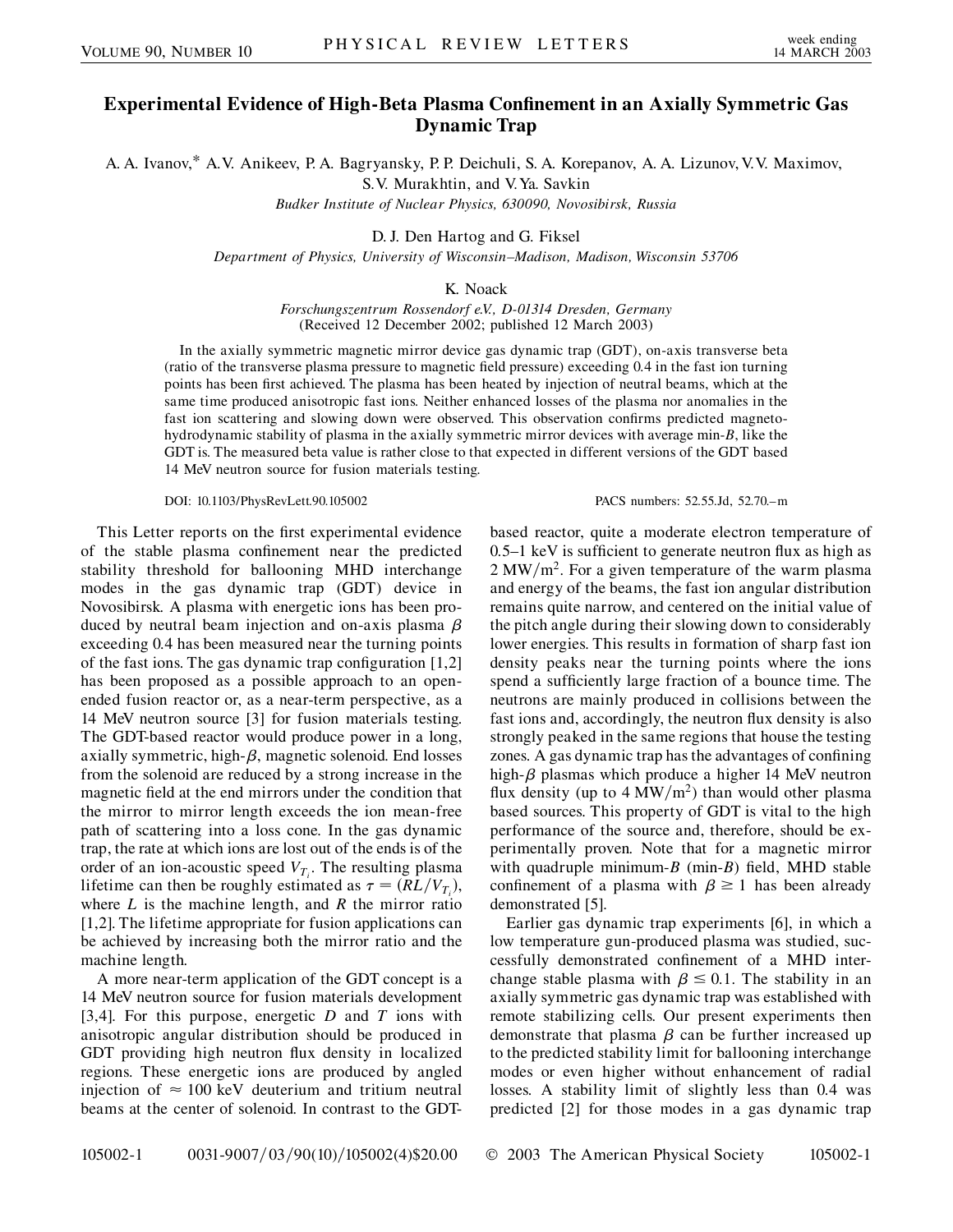with the magnetic field optimized for stability of flutelike interchange modes, as in the case of the GDT device.With special provisions made so that magnetic field profile is optimized to improve the stability against the ballooning perturbations, the stability limit could be further increased up to 0*:*7–0*:*8 [2].

The GDT magnet and neutral beam systems are shown in Fig. 1. The vacuum chamber consists of a cylindrical central cell 7 m long and 1 m in diam and two expander tanks attached to the central cell at both ends. A set of coils mounted on the vacuum chambers produce an axisymmetric magnetic field with a variable mirror ratio ranging from 12.5 to 75 when the central magnetic field is set to 0.28 T. The basic parameters of the device and the plasma parameters typical for the operational regime used are listed in Table I.

The finite- $\beta$  plasma in central solenoid is stable against magnetohydrodynamic instabilities because along a magnetic field line the minimum-*B* axially symmetric end cells provide a favorable pressure-weighted curvature. To ensure this stability, a sufficiently high density plasma is maintained in the end cells by collisional losses of the warm plasma from central solenoid.

In these experiments, the GDT plasma is heated and fast ions were produced by six deuterium neutral beams. We used the deuterium beams instead of the hydrogen ones, which are routinely injected, in order to slightly increase the beam trapped fraction and obtain additional diagnostic capabilities. Neutral beam currents in excess of 250 equivalent atomic amperes were injected with an accelerating voltage 15–17 keV. The beam duration of each injector is set to 1 ms. About 2.6 MW have been trapped by the solenoid plasmas.

The initial plasma is produced by a  $\approx$  3 ms pulse from a washer stack hydrogen-fed plasma gun. The gun is located in one of the end tanks beyond the mirror throat. Under standard conditions, the plasma density reached  $(5-7) \times 10^{19}$  m<sup>-3</sup> within  $\approx$  3 ms, after that the gun current was terminated and the plasma had begun to decay. The electron temperature of the gun-produced plasma 3–10 eV was nearly constant across the radius. The radial density profile was well fitted by a Gaussian

TABLE I. The parameters of GDT device.

| Parameter                                 | Value                                  |
|-------------------------------------------|----------------------------------------|
| Mirror to mirror distance                 | 7 <sub>m</sub>                         |
| Magnetic field at midplane.               | up to $0.28$ T                         |
| In mirrors                                | $2.5 - 15$ T                           |
| Target plasma density                     | $(3-6) \times 10^{19}$ m <sup>-3</sup> |
| Radius at the midplane                    | $6-7$ cm                               |
| Electron temperature                      | $\approx 90 \text{ eV}$                |
| Energies of deuterium neutral beams       | $15 - 17$ keV                          |
| Pulse duration                            | 1 ms                                   |
| Total injection power                     | $3.9 - 4.0$ MW                         |
| Injection angle                           | $45^{\circ}$                           |
| Fast ion density in turning point regions | $\approx 10^{19}$ m <sup>-3</sup>      |
| Mean energy of fast ions                  | $\approx 10 \text{ keV}$               |
| Maximal local plasma $\beta$              | 0.4                                    |

with characteristic scale length of 6–7 cm which slightly changed with magnetic field strength in the gun. During the beam injection, significant broadening of the density profile has been observed. Further experiments revealed that this broadening, which was accompanied by considerable target plasma losses, is associated with a plasma rotation caused by radial electric field. The electric field magnitude is determined by a drop of ambipolar potential across the plasma radius. Under typical conditions of the experiments, an ambipolar potential with on-axis magnitude of  $\approx 150$  V develops as the electron temperature increases.

To avoid the negative consequences of plasma rotation, a significant improvement has been introduced into a plasma shot scenario. Namely, in these experiments we employed a set of biased radial limiters and radially segmented end walls to control electric field in the plasma. While varying the electric field strength, we observed the maximum in plasma energy and diamagnetism. This maximum corresponds to the radial limiter biasing at 120–150 V, while the radial end wall segments were electrically floating. The limiter potential in the optimum is essentially close to on-axis plasma potential at the end of the beam injection. In this case, when



FIG. 1. The GDT layout.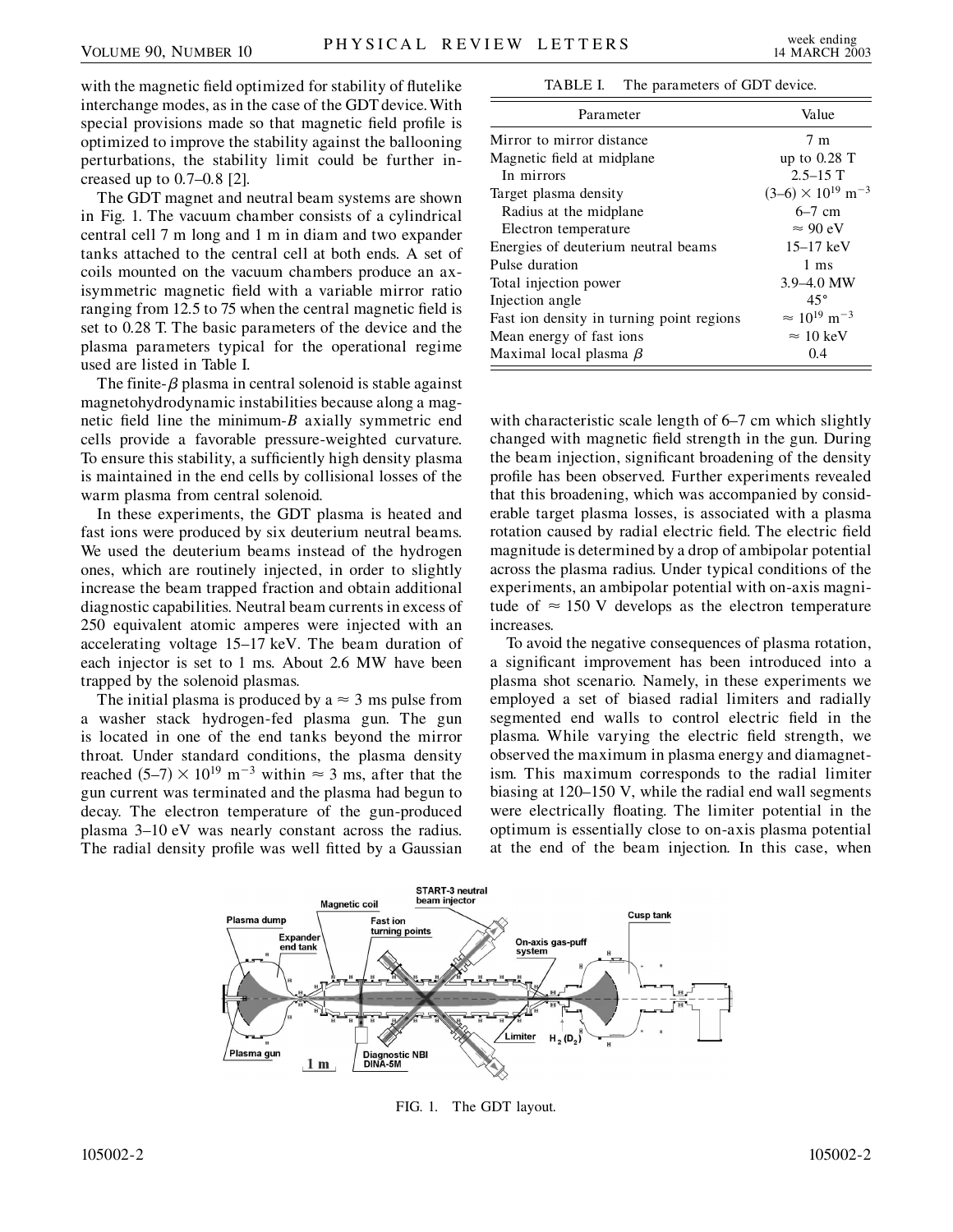the radial potential drop was minimized, the radial extent of the target plasma remained almost unchanged during the neutral beam injection, which indicates that no gross instability precludes the production of high- $\beta$ , multicomponent plasma in a gas dynamic trap configuration.

The plasma parameters at the solenoid were measured with a number of diagnostics. The density profile is derived from the measured attenuation of the neutral beams and from the Thomson scattering data near the midplane. The Thomson scattering system also measured electron temperature in the plasma core. These data were combined with those from the probes installed in the shadow of a radial limiter to provide the electron temperature profile. In these experiments, the measured profile was almost constant ( $T_e \approx 90 \text{ eV}$ ) in the core, with approximately linear reduction out of the limiter edge. Temporal variation of the ion temperature of the target plasma was measured by Rutherford scattering of a diagnostic neutral beam. At the end of beam injection pulse, the ion temperature was close to that of the electrons. The parameters of the fast ions were measured by using an artificial target method [7], neutral particle analyzers, and an array of diamagnetic loops installed at different axial locations inside the solenoid [8].We estimated the average energy of the beam-produced deuterons to be about 10 keV. The measured angular width of fast ion distribution and their energy distribution well correspond to the results of numerical simulations [7]. We also found that the heated target plasma losses are dominated by the axial ones through the mirrors, as predicted. The diamagnetic loop data in combination with the measured angular and energy distribution of fast ions enabled us to conclude that plasma  $\beta$ , averaged over the entire cross section at the turning points, reached 0*:*2–0*:*25.

In order to measure the radial profile of plasma beta in the turning point region we first applied motional Stark effect (MSE) diagnostic, which was recently installed at GDT device [8]. It utilizes the appearance of a Lorentz electric field  $\mathbf{E} = [\mathbf{v} \times \mathbf{B}]$  in the frame of reference of a fast atom moving in a transverse magnetic field. For a hydrogen atom, the resulting Stark splitting is linear in the magnetic field. Therefore, it provides a robust method of local magnetic field measurements. By measurements of absolute value of magnetic field in plasma shots and in vacuum ones, one can calculate the plasma diamagnetism as  $(\Delta B/B) = [(B_{\text{vac}} - B_{\text{plasma}})/B_{\text{vac}}]$ . By using a paraxial approximation, one can further estimate plasma beta as  $\beta \approx 2(\Delta B/B).$ 

The MSE diagnostic at GDT comprised a diagnostic neutral beam injector [9], which was modified to increase energy from 30 up to 40 keVand the extracted current up to 7 A, and a registration system [10]. The spatial resolution was determined by the beam size and by the viewing angle of the observation system. It was 4.5 and 1.5 cm along the viewing chord and in the perpendicular plane, respectively. The temporal resolution was  $200 \mu s$ , as it was set up by the duration of the diagnostic beam.

The measured radial profile of the  $\Delta B/B$  mapped onto midplane is shown in Fig. 2 together with plasma density profile. Several factors contribute to the relative errors in the field measurements. Horizontal error bars are defined by the spatial resolution of 4.5 cm. The error in the measured value of  $|B|$  is due to several factors: shotto-shot fluctuation of plasma parameters, variation of the beam injection energy, uncertainty in the dispersion calibration, and statistical (Poisson) fluctuation of the recorded beam emission. Fluctuation of plasma parameters (in a series of shots corresponding to the same regime) contributed to an amount of  $\approx 2\%$ , error due to statistical fluctuation  $\approx 3\%$  was calculated by the fitting procedure. The contribution of both other factors to the error in  $|B|$  was negligible. Thus the precision of the MSE measurements of  $|B|$  is estimated to 4%, and was cross checked by calculation of the statistical deviation in results obtained in separate series of shots. Correspondingly, an error in  $|B|$  of 4% leads to error in  $\Delta B/B$  of  $\approx 10\%$ .

According to the data presented in Fig. 2, the magnetic field perturbation amounts to  $\geq 0.2$  on plasma axis. It allows one to conclude that perpendicular plasma  $\beta$  exceeds 0.4. The distinctive feature of the radial profile is its quite small width. It amounts to about 7 cm at  $1/e$  level mapped onto the GDT midplane. This is only slightly larger than the fast deuteron gyroradius ( $\rho_i \approx 5.6$  cm) calculated for the magnetic field of 0.25 T and for 10 keV, an energy that is close to the fast ion mean energy.

Longitudinal beta profile was not yet directly measured. Qualitatively, its variation from the turning point region to midplane can be determined using the axial dependencies of all plasma species. Their contributions are proportional to species density and transverse energy, which vary in a different way for the target plasma and fast ions. In fact, the target plasma density varies only slightly throughout the central solenoid, because only a



FIG. 2. Radial profile of plasma diamagnetism  $\Delta B/B$  and density (circles).